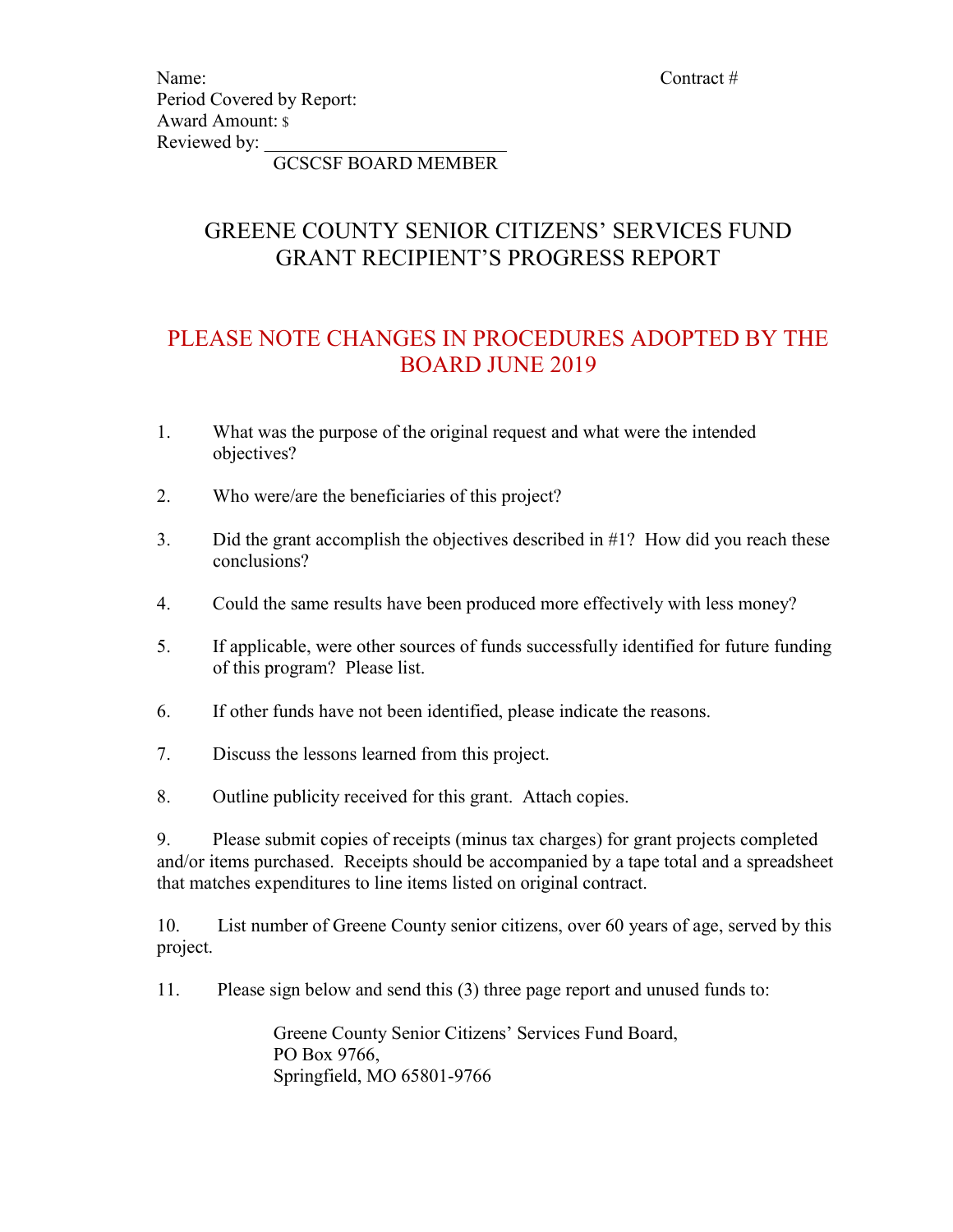Signature of preparer:

E-mail address

Phone number

### ALL REPORTS MUST BE SUBMITTED BY JANUARY 31, THE YEAR FOLLOWING THE GRANT REQUEST.

Any questions regarding the Progress Report should be directed in writing to gcseniorboard@gmail.com